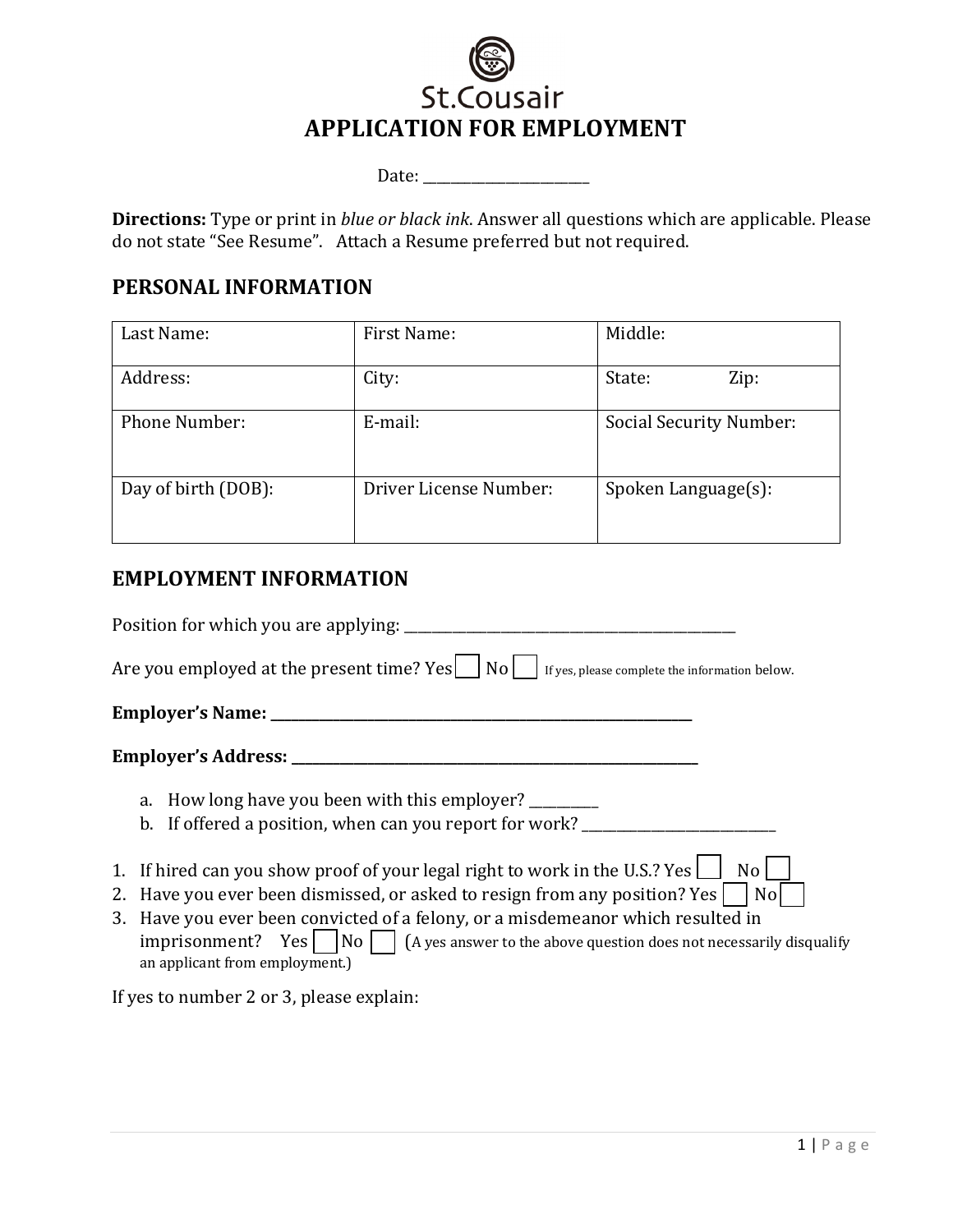

## **EDUCATION**

Please list on the following lines all schools attended and any other pertinent information about your education.

| School(s)                            | Subjects Studied (if applicable) |
|--------------------------------------|----------------------------------|
| High School:                         |                                  |
| Colleges (Including dates attended): |                                  |
|                                      |                                  |

# **LICENSES / CERTIFICATES / AWARDS**

Please list on the following lines all licenses/certificates/awards that you have.

| License/Certificate/Award | <b>Authorizing Entity</b> | Date Earned |
|---------------------------|---------------------------|-------------|
|                           |                           |             |
|                           |                           |             |
|                           |                           |             |
|                           |                           |             |
|                           |                           |             |

# **EMPLOYMENT EXPERIENCE** (List most recent experience first)

| Name & Address | Position(s) Held | Dates (Start - End) |
|----------------|------------------|---------------------|
|                |                  |                     |
|                |                  |                     |
|                |                  |                     |
|                |                  |                     |
|                |                  |                     |
|                |                  |                     |
|                |                  |                     |